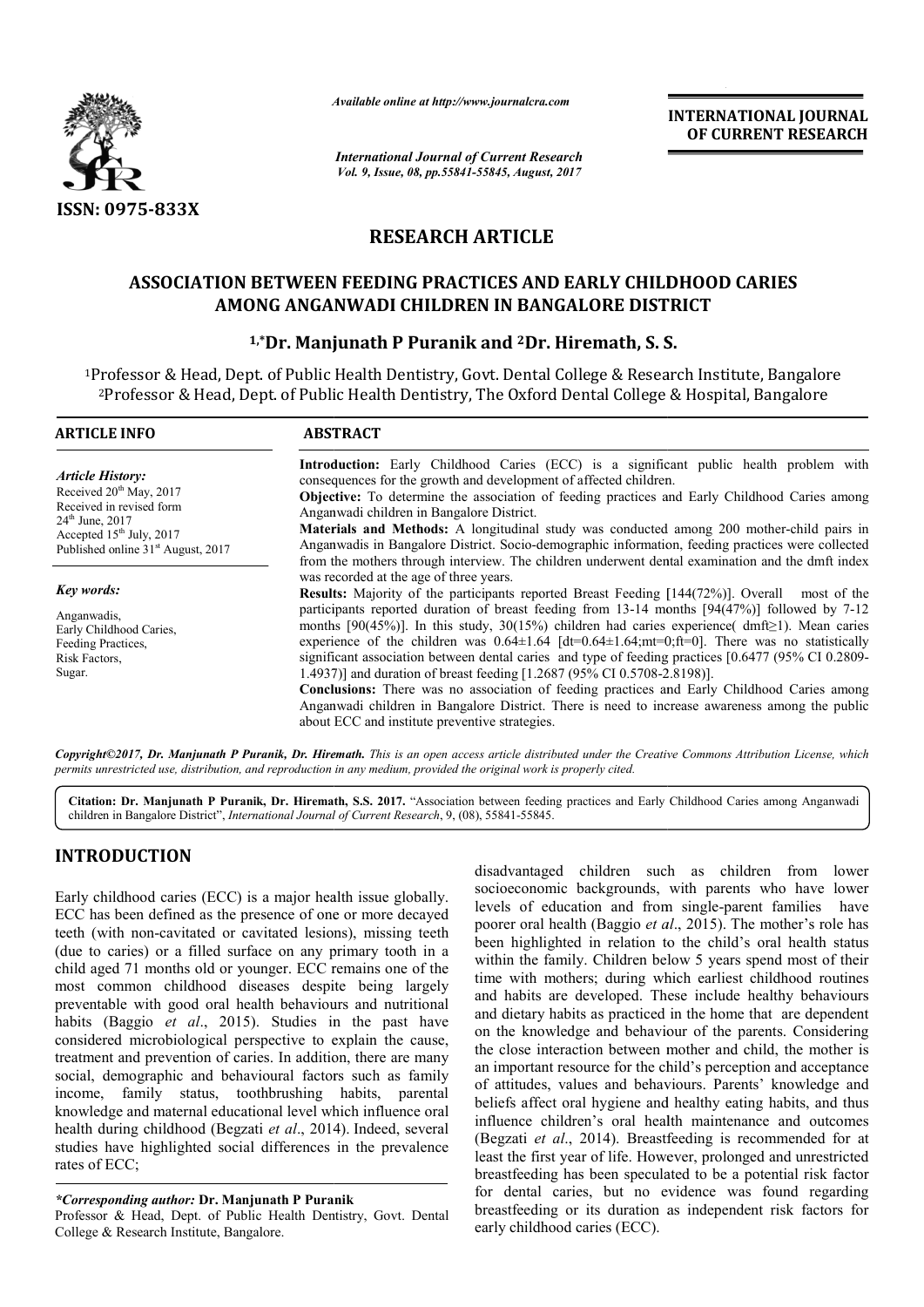Studies have identified significant associations of bottlefeeding the child during the night on demand, with dental caries (Carvalho *et al*., 2014). A relation between preterm birth or low birthweight and caries was suggested, but no definite evidence has been found (Congiu *et al*., 2014). Anganwadi centers provide basic health care in India for children up to 6 years of age by providing supplementary nutrition, immunization, nutrition and health education, nonformal preschool education, preschool activities, and health checkups. Anganwadis mostly belong to rural areas and urban slum areas with marked lower level of socioeconomic strata, poor feeding practice and dietary patterns, lower levels of education of parents, poor health awareness, and oral hygiene ultimately leading to increase in the incidence of dental caries (Bhayade *et al*., 2016). Previous studies on association of feeding practices and dental caries are equivocal. The aim of the study was to determine the prevalence of ECC and its association with feeding practices among Anganwadi children in Bangalore District

## **MATERIALS AND METHODS**

A longitudinal study was conducted in birth cohorts enrolled in Anganwadis in Bangalore District. This study is a part of a longitudinal study that was conducted in Birth Cohorts Enrolled in Anganwadis in Bangalore District over a period of 3 years from 2013 - 2016. Prior to the commencement of the study, a protocol of the intended study was submitted to the Institutional Ethical Committee and ethical clearance was obtained. Permission of the Director of Women & Child Development, Government of Karnataka was obtained. Informed Consent was obtained from the mothers.

The principal investigator was trained and calibrated in the Department of Public Health Dentistry, GDCRI, Bangalore. A pilot study was conducted on 20 mothers to check the feasibility of the study in Bangalore District during July – September 2013. Prevalence of early childhood caries in various studies is about 17-78%. .Assuming prevalence of early childhood caries to be 50%, relative precision to be 15% and tolerable error ( $\alpha$ ) to be 5% the sample size has been computed as 200. Multistage random sampling procedure was followed: Bangalore District has six divisions- Bangalore South was selected randomly. Bangalore South has thirteen Circles- Kengeri(Urban) and Kaggalipura(Rural) were randomly selected. Out of 29 centres in Kengeri, 10 Centres were chosen randomly. Kaggalipura consists of 35 Anganvadi Centres. Out of which 10 Centres were chosen randomly. From these 20 centres 200 Children aged less than 6 months enrolled in the Anganwadi and their mothers were selected.

A structured proforma was used for data collection. This proforma consists of demographic information, feeding practices and clinical assessment. Socioeconomic status was assessed using Kuppuswamy's Classification (Bairwa *et al*., 2013). Clinical examination included assessment of dental caries according to WHO Oral Health Surveys: Basic Methods (World Health Organisation, 1997). The data was collected from mother and children during working hours in their respective Anganwadis. Demographic information and other details were obtained by personal interview. Oral examination of the children was performed with the child seated on the mothers lap under natural light by a single investigator using mouth mirror and CPI probe, Infection control and sterilization measures were observed throughout the study.

## **Statistical Analysis**

Data collected was entered in a MS Excel sheet. The descriptive and analytical statistics were computed with the Statistical Package of Social Sciences (SPSS) version 16 software. Analytical statistics was done to find out the association between the study variables. A p value of  $\leq 0.05$ was considered as significant.

## **RESULTS**

The response rate was 81 % (162/200). Overall Females [103(51.5%)] were slightly higher proportion than males [97(48.5%)].Most of the participants belonged to Lower Middle class [77(48.5%)] followed by Upper Lower class [74(37%)] and Upper Middle class  $[47(23.5\%)]$  (Table 1). Majority of the participants reported Breast Feeding  $[144(72%)]$  and never used bottle for feeding  $[145(72.5%)]$ . Overall, most of the participants reported breast feeding for a duration from 13-14 months  $[(94(47%)]$  followed by 7-12 months [90(45%)]. Among those who practiced bottle feeding, duration ranged from7-12 months [28(14%)] followed by 13- 14 months [20(10%)]. Almost all the participants reported both day time and night time breast feeding [189(94.5%)] and Bottle Feeding [36(18%)]. None of them reported the use of comforters, pacifiers or honey and all the participants performed burping. Majority of the participants did not add sugars to the milk [136(68%)]. Bottle during sleep was reported by few mothers [8(4%)] (Table 2). Majority of the participants weaned to solid food with the help of homemade food (paste of different cereals) [141(70.5%)] (Table 3). In this study, 30(15%) children had caries experience (dmft≥1)[urban: 11(11%); rural: 19(19%)]. Mean caries experience of the children was  $0.64 \pm 1.64$  [dt=0.64 $\pm 1.64$ ;mt=0;ft=0]. In the urban area mean caries experience of the participants was 0.49±1.34 [dt=0.49 $\pm$ 1.34; mt=0;ft=0]. In the rural area mean caries experience of the participants was  $0.79 \pm 1.6$  [dt=0.79 $\pm 1.6$ ; mt=0;ft=0] (Table 4). There was no association between dental caries and type of feeding practices [0.6477 (95% CI 0.2809- 1.4937)] and duration of breast feeding [1.2687 (95% CI 0.5708-2.8198)]. This was similar in urban and rural areas (Table 5).

## **DISCUSSION**

Early childhood caries (ECC) is a widespread condition seen among children throughout the world (Congiu *et al*., 2014). The importance of the role of mothers in maintaining good oral health in their children is beyond doubt (Begzati *et al*., 2014). Recently, the interest in the identification of non-biological factors for caries development and progression has been growing (Carvalho *et al*., 2014). According to a systematic reviews, infant feeding practices (Leong *et al*., 2013; Hooley *et al*., 2012) maternal circumstances (Leong *et al*., 2013) and oral health and infant related oral health behaviours (Leong *et al*., 2013) were the key risk indicators. The identification of determinants amenable to change offers an additional approach to tackle caries in non-privileged children. This study focused on association of feeding practices with ECC among Anganwadi children in Bangalore District. Majority of the participants reported Breast Feeding and never used bottle for feeding. Overall most of the participants reported duration of breast feeding from 13-14 months.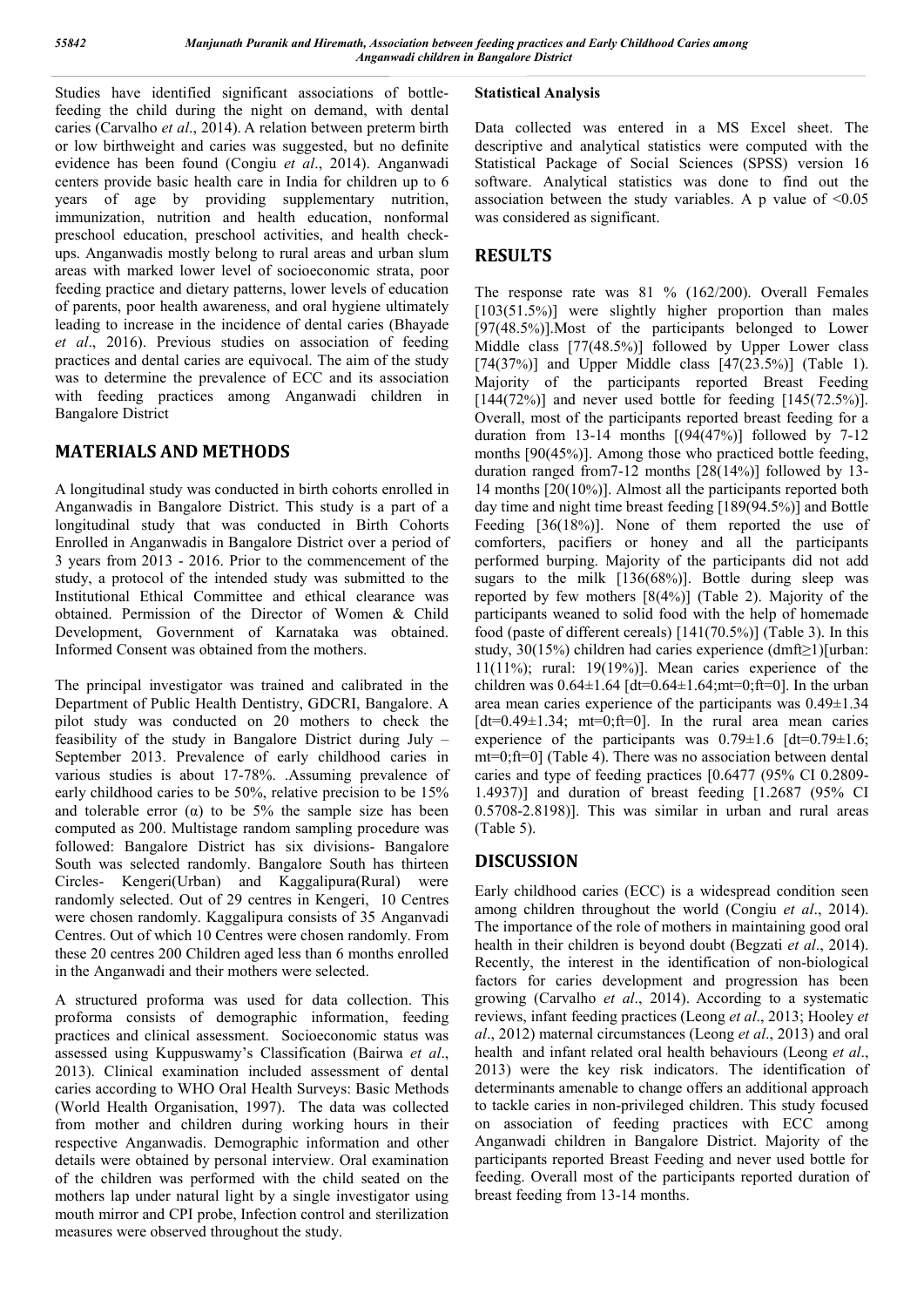#### **Table 1. Distribution of study participants (children) according to sociodemographic variables**

| Variables            | Urban $N=100$ | Rural $N=100$ | Total N=200 |
|----------------------|---------------|---------------|-------------|
| Gender               |               |               |             |
| Males                | 53(53)        | 44(44)        | 97(48.5)    |
| Females              | 47(47)        | 56(56)        | 103(51.5)   |
| Socioeconomic status |               |               |             |
| Upper                | 1(1)          | 1(1)          | 2(1)        |
| <b>Upper Middle</b>  | 9(9)          | 38(38)        | 47(23.5)    |
| Lower Middle         | 40(40)        | 37(37)        | 77(48.5)    |
| <b>Upper Lower</b>   | 50(50)        | 24(24)        | 74(37)      |
| Lower                | 0(0)          | 0(0)          | 0(0)        |

Figures in the parenthesis indicate percentage

| Table 2. Distribution of study participants (children) according to feeding practices |  |  |
|---------------------------------------------------------------------------------------|--|--|
|                                                                                       |  |  |

| Feeding practices                                     | Urban $N=100$ | Rural N=100 | Total N=200 |
|-------------------------------------------------------|---------------|-------------|-------------|
| Type of feeding                                       |               |             |             |
| <b>Breast Feeding</b>                                 | 71(71)        | 73(73)      | 144(72)     |
| <b>Bottle Feeding</b>                                 | 0(0)          | 1(1)        | 1(0.5)      |
| Both Breast and bottle feeding                        | 28(28)        | 26(26)      | 54(27)      |
| Cup                                                   | 1(1)          | 00(0)       | 1(0.5)      |
| Combination of Breast feeding, bottle feeding and cup | 0(0)          | 0(0)        | 0(0)        |
| Have you ever used bottle?                            |               |             |             |
| Yes                                                   | 28(28)        | 27(27)      | 55(27.5)    |
| No                                                    | 72(72)        | 73(73)      | 145(72.5)   |
| Sometimes                                             | 0(0)          | 0(0)        | 0(0)        |
| Duration of breast feeding(months)                    |               |             |             |
| $0 - 3$                                               | 5(5)          | 1(1)        | 6(3)        |
| $4 - 6$                                               | 2(2)          | 5(5)        | 7(3.5)      |
| $7 - 12$                                              | 52(52)        | 38(38)      | 90(45)      |
| $13 - 24$                                             | 40(40)        | 54(54)      | 94(47)      |
| 25-36                                                 | 0(0)          | 1(1)        | 1(0.5)      |
| NA                                                    | 1(1)          | 1(1)        | 2(1)        |
| Duration of bottle feeding (months)                   |               |             |             |
| $0 - 3$                                               | 0(0)          | 02(2)       | 2(1)        |
| $4 - 6$                                               | 4(4)          | 00(0)       | 4(2)        |
| $7 - 12$                                              | 19(19)        | 09(9)       | 28(14)      |
| 13-24                                                 | 5(5)          | 15(15)      | 20(10)      |
| 25-36                                                 | 0(0)          | 01(1)       | 1(0.5)      |
| NA                                                    | 72(72)        | 73(73)      | 145(72.5)   |
| Time of Breast Feeding                                |               |             |             |
| Only at day time                                      | 0(0)          | 0(0)        | 0(0)        |
| Only at night time                                    | 0(0)          | 09(9)       | 9(4.5)      |
| Both day time and night time                          | 99(99)        | 90(90)      | 189(94.5)   |
| NA                                                    | 01(1)         | 01(1)       | 2(1)        |
| Time of Bottle Feeding                                |               |             |             |
| Only at day time                                      | 03(3)         | 06(6)       | 9(4.5)      |
| Only at night time                                    | 01(1)         | 09(9)       | 10(5)       |
| Both day time and night time                          | 24(24)        | 12(12)      | 36(18)      |
| NA                                                    | 72(72)        | 73(73)      | 145(72.5)   |
| Do you give bottle during sleep                       |               |             |             |
| Yes                                                   | 04(4)         | 04(4)       | 8(4)        |
| N <sub>0</sub>                                        | 25(25)        | 23(23)      | 48(24)      |
| Sometimes                                             | 0(0)          | 0(0)        | 0(0)        |
| NA                                                    | 71(71)        | 73(73)      | 144(72)     |
| Do you add sugar to milk                              |               |             |             |
| Yes                                                   | 29(29)        | 35(35)      | 64(32)      |
| N <sub>0</sub>                                        | 71(71)        | 65(65)      | 136(68)     |
| Sometimes                                             | 0(0)          | 0(0)        | 0(0)        |
|                                                       |               |             |             |

Figures in the parenthesis indicate percentage

**Table 3. Distribution of study participants (children) according to weaning practices**

| Feeding practices                               | Urban $N=100$ | Rural $N=100$ | Total N=200 |
|-------------------------------------------------|---------------|---------------|-------------|
| Child was weaned to solid food with the help of |               |               |             |
| Homemade food (paste of different cereals)      | 73(73)        | 68(68)        | 141(70.5)   |
| Infant formulas available in market.            | 13(13)        | 20(20)        | 33(16.5)    |
| Both of the above                               | 14(14)        | 10(10)        | 24(12)      |
| Any other specify                               | 0(0)          | 02(2)         | 2(1)        |

Figures in the parenthesis indicate percentage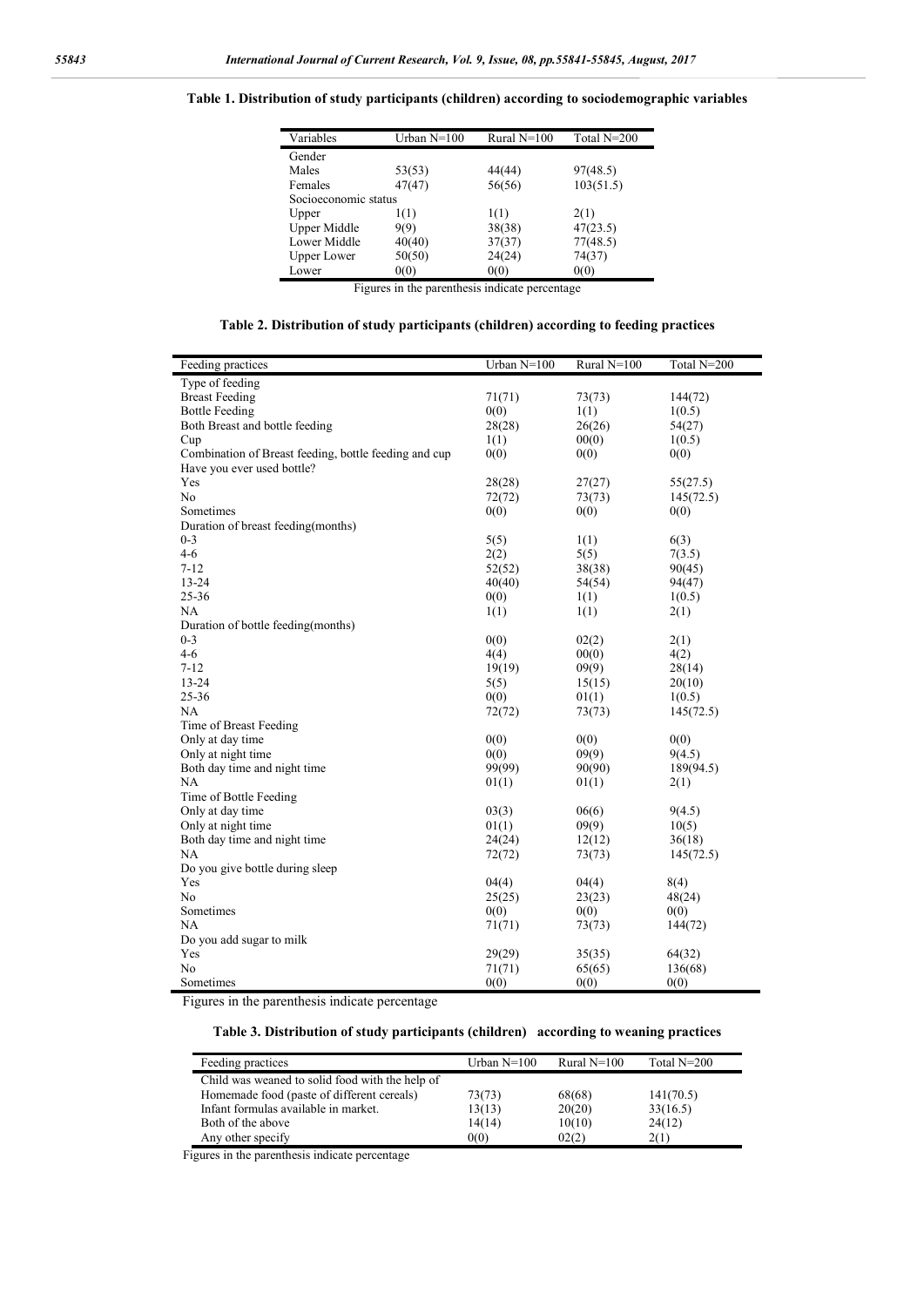| Caries experience        | Urban N=80      | Rural $N=82$   | Total $N=162$   |
|--------------------------|-----------------|----------------|-----------------|
| Proportion               |                 |                |                 |
| $Absent(dmft=0)$         | 69(69)          | 63(63)         | 132(66)         |
| Present ( $dmft \ge 1$ ) | 11(11)          | 19(19)         | 30(15)          |
| Mean                     |                 |                |                 |
| dt                       | $0.49 \pm 1.34$ | $0.79 \pm 1.6$ | $0.64 \pm 1.64$ |
| mt                       | $\theta$        | $\theta$       | $\theta$        |
| ft                       | $\Omega$        | $\theta$       | $\theta$        |
| dmft                     | $0.49 \pm 1.34$ | $0.79 \pm 1.6$ | $0.64 \pm 1.64$ |

**Table 4. Caries experience among study participants (children)**

Figures in the parenthesis indicate percentage

**Table 5. Association between feeding practices and Early Childhood Caries among study participants (children)**

| Feeding practices                   | Urban N=80 |                                 | Rural N=82 |                              | Total $N=162$ |                               |  |
|-------------------------------------|------------|---------------------------------|------------|------------------------------|---------------|-------------------------------|--|
|                                     | $dmft=0$   | $dmft \ge 1$                    | $dmft=0$   | $dmft \ge 1$                 | $dmft=0$      | dmft $\geq$ 1                 |  |
| Type of feeding                     |            |                                 |            |                              |               |                               |  |
| <b>Breast Feeding</b>               | 51(63.5)   | 6(7.5)                          | 45(54.88)  | 13(15.85)                    | 96(59.26)     | 19(11.73)                     |  |
| Both Breast and bottle feeding      | 18(22.5)   | 5(6.25)                         | 18(21.95)  | 6(7.32)                      | 36(22.22)     | 11(6.79)                      |  |
| Odds Ratio                          | 0.4235     |                                 | 0.8667     |                              | 0.6477        |                               |  |
|                                     |            | [95% CI 0.1151-1.5584]          |            | [95% CI 0.2853-2.6327]       |               | [95% CI 0.2809-1.4937]        |  |
| Duration of breast feeding (months) |            |                                 |            |                              |               |                               |  |
| Upto 12 months                      | 38(47.5)   | 10(12.5)                        | 29(35.37)  | 7(8.54)                      | 67(41.36)     | 17(10.5)                      |  |
| More than 12 months                 | 31(38.75)  | 1(1.25)                         | 34(41.46)  | 12(14.63)                    | 65(40.12)     | 13(8.02)                      |  |
| Odds Ratio                          |            | 8.1579 [95% CI 0.9894- 67.2672] |            | 0.6839 [95% CI 0.238-1.9654] |               | 1.2687 [95% CI 0.5708-2.8198] |  |

 $n>0.05$ 

Figures in the parenthesis indicate percentage

Among those who practiced bottle feeding duration ranged from7-12 months. This is in line with a study. In some studies most of the mothers provided bottle feeding for more than a year (Begzati *et al*., 2014; Perera *et al*., 2014). Almost all the participants reported both day time and night time feeding in respective practices (Breast/Bottle Feeding).None of them reported the use of comforters, pacifiers or honey. Homemade food (paste of different cereals) were used for weaning by most of the participants. Majority of the participants did not add sugars to the milk. Bottle during sleep was reported by few mothers whereas 74 % provided bottle during sleep in a study (Begzati *et al*., 201). The studied population showed caries experience of 15% of the children at the age of 3 years caries.

Studies have reported caries experience from 15-63% (Baggio *et al*., 2015; Carvalho *et al*., 2014; Congiu *et al*., 2014; Bhayade *et al*., 2016; Prashanth Prakash *et al*., 2012; Retnakumari, 2012; Qadri *et al*., 2012; Sankeshwari *et al*., 2012; Corrêa-Faria *et al*., 2015; Bissar, 2014; Perera, 2014; Chaffee, 2014). Mean caries experience of the participants was  $0.64 \pm 1.64$  [dt=0.64 $\pm 1.64$ ; mt=0; ft=0]. Studies have reported mean caries experience from 0.8 -6.3 (Begzati, 2014; Kumarihamy *et al*., 2011; Nunes, 2012; Prashanth Prakash *et al*., 2012; Qadri *et al*., 2012; Bissar *et al*., 2014; Perera *et al*., 2014). Breast milk may promote tooth decay, especially when the baby is at breast throughout the night. Breast-feeding and bottle-feeding during the night on demand were reported as determinants caries in children (Carvalho *et al*., 2014; Prashanth Prakash *et al*., 2012). Bottle feeding and giving pacifiers dipped in sweeteners will also promote ECC (Congiu *et al*., 2014; Kumarihamy, 2011). A high prevalence of ECC was observed in bottle-fed than breast fed (Qadri *et al*., 2012; Gaidhane *et al*., 2013). Prolonged breastfeeding (Retnakumari *et al*., 2012; Sankeshwari *et al*., 2012; Tanaka *et al*., 2013; Bissar *et al*., 2014; Prakasha Shrutha *et al*., 2013; Chaffee, 2014) feeding frequency (Retnakumari *et al*., 2012) absence of burping the child (Sankeshwari *et al*., 2012), bottle use for sweetened liquids (Tanaka *et al*., 2013; Prakasha Shrutha *et al*., 2013), other than milk, use of the nursing bottle in bed

(Retnakumari *et al*., 2012; Bissar *et al*., 2014; Prakasha Shrutha *et al*., 2013) and the introduction of solid foods at six months old or later (Tanaka, 2013) might be risk factors for the development of dental caries Regarding feeding practices and dental caries among study participants there was no association between type of feeding practices and dental caries. Duration of breast feeding and dental caries showed no association. Similarly a study showed no association between bottle feeding or night feeding and dental caries (Kumarihamy *et al*., 2011). while another study concluded that prolonged breastfeeding was not a risk factor for ECC (Nunes *et al*., 2012). Majority of the participants did not add sugars to the milk in this study. A study showed significant association between intake of sugar with milk and dental caries. Two studies (Bissar *et al*., 2014; Chaffee *et al*., 2014) showed association when duration of breast feeding (>24months). Oral health programmes should focus on mothers, caregivers, community health workers, preschool teachers and children and create awareness on the diagnosis prevention and treatment of ECC among health care workers including paediatricians, physicians, nurses and midwives. Screening for dental caries should start as soon as the first primary tooth erupts or not later than one year of age. Further surveys in other regions of the country to support oral health programmes are needed.

#### **Conclusion**

There was no association between feeding practices and Early Childhood Caries among Anganwadi children in Bangalore District. An overall preventive programme for oral health promotion is needed, including the oral health education of mothers.Further development of policies aiming at improving children's oral health is necessary

#### **REFERENCES**

Baggio S, Abarca M, Bodenmann P, Gehri M, Madrid C. 2015. Early childhood caries in Switzerland: a marker of social inequalities. BMC Oral Health. 22;15:82.